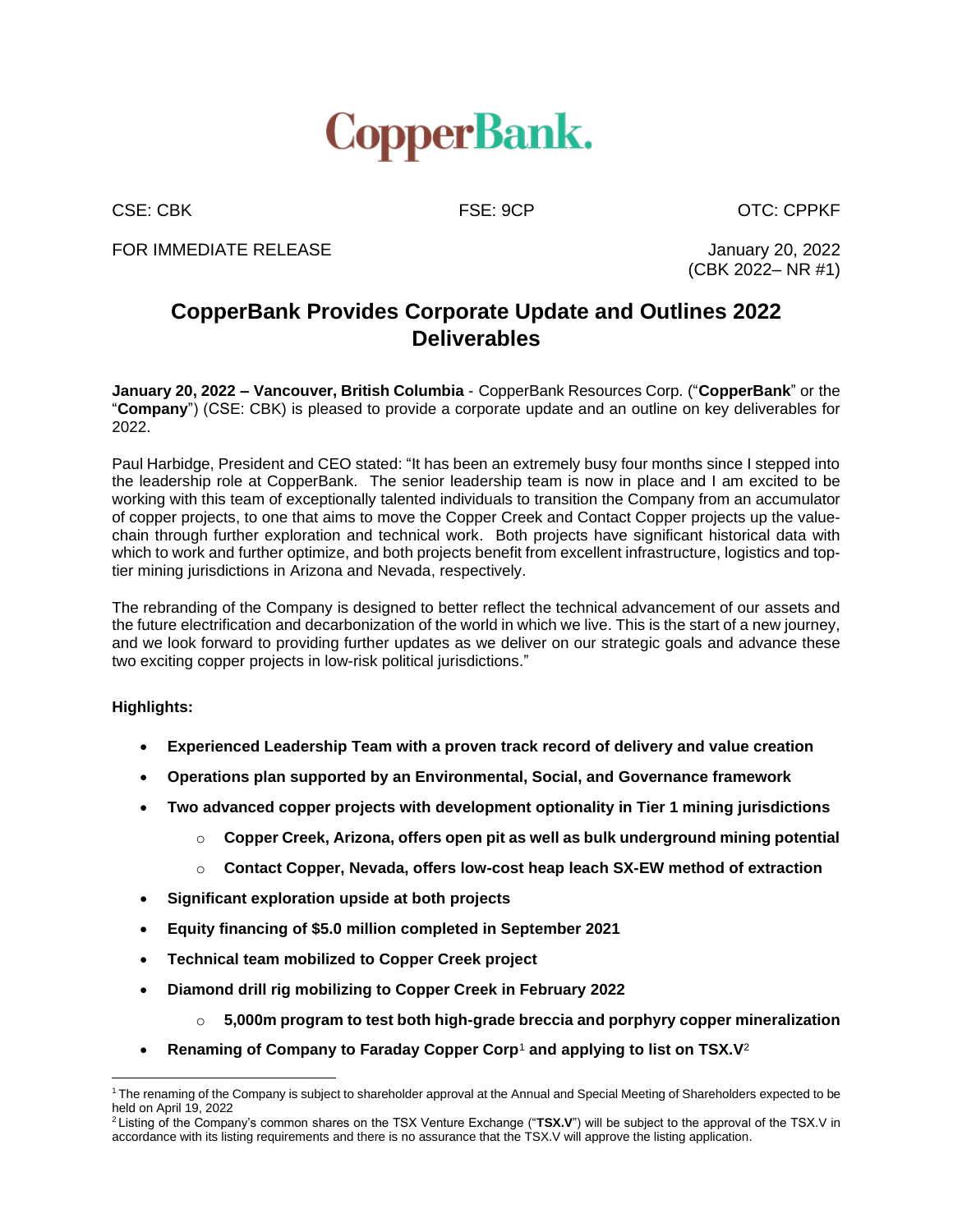The drilling program is designed to test previously undrilled areas between zones of known high-grade mineralization, confirm historic results, and obtain geotechnical information needed to advance mine design and planning. Additional work completed and commenced includes:

- Data consolidation completed and digitization underway to enhance knowledge base integrity
- Copper Creek Mineral Resource Estimate ("**MRE**") scope of work awarded
- Copper Creek geotechnical program scope finalization and contract awarded
- Copper Creek and Contact Copper metallurgical data review commenced
- Copper Creek survey program commenced in January 2022 including update of survey controls and high-resolution topographic data collection

### **Key Milestones**

- Q1 2022 Drill rig mobilized to Copper Creek to commence 5,000-metre drill program
- Q1 2022 Company applies to list its common shares on the TSX.V
- Q2 2022 Company rebrands to Faraday Copper Corp<sup>1</sup>
- $Q2$  2022 Subject to the approval of the TSX.V, expects to conclude the listing process<sup>2</sup>
- Q2 2022 Completion of a geological model for Copper Creek
- Q3 2022 Updated MRE for Copper Creek and mobilize Phase I drill program on Contact Copper
- Q4 2022 Phase II drill program for Copper Creek
- Q2 2023 Updated Preliminary Economic Assessment ("**PEA**") for Copper Creek
- Q3 2023 Updated MRE for Contact Copper
- Q2 2024 Updated technical study for Contact Copper

### **Projects**

## *Copper Creek Project (Arizona, USA)*

The project is a 100% owned, large copper deposit, located ~120 road kilometres northeast of Tucson and ~24 kilometres northeast of San Manuel. The current resource area is ~4 kilometres in length and open in all directions. The property consists of ~41 square kilometres of contiguous patented and un-patented mining claims and state prospecting permits. The area is in a mining friendly and politically secure location with excellent infrastructure including power, rail, water, roads, and access to skilled personnel.

The property is in the prolific southwest porphyry copper belt at the projected intersection of a major northwest belt of porphyry copper deposits (Ray, Miami/Globe, Superior/Resolution, Johnson Camp) and a major east-northeast belt of porphyry deposits (San Manuel/Kalamazoo, Silver Bell, Lakeshore, Safford, Morenci). The property is within 50 kilometres of an operating copper mill and smelter.

The property hosts an "Early Halo-type" porphyry copper deposit with high-grade near-surface brecciahosted mineralization. Both mineralization types include current copper/molybdenum resources prepared in accordance with CIM standards. Gold, and silver are also present in varying amounts associated with both types of mineralization.

The most recent MRE was published in a technical report titled "*Copper Creek 2012 Mineral [Resource](https://www.copperbankcorp.com/_resources/pdf/Copper-Creek-Min-Resource-NI43-101-January-31-2013.pdf) Update, Pinal County, Arizona, USA, [Technical](https://www.copperbankcorp.com/_resources/pdf/Copper-Creek-Min-Resource-NI43-101-January-31-2013.pdf) Report*" prepared for Redhawk Resources Inc. ("Redhawk") by Independent Mining Consultants Inc., dated and filed by Redhawk on SEDAR on June 25, 2012.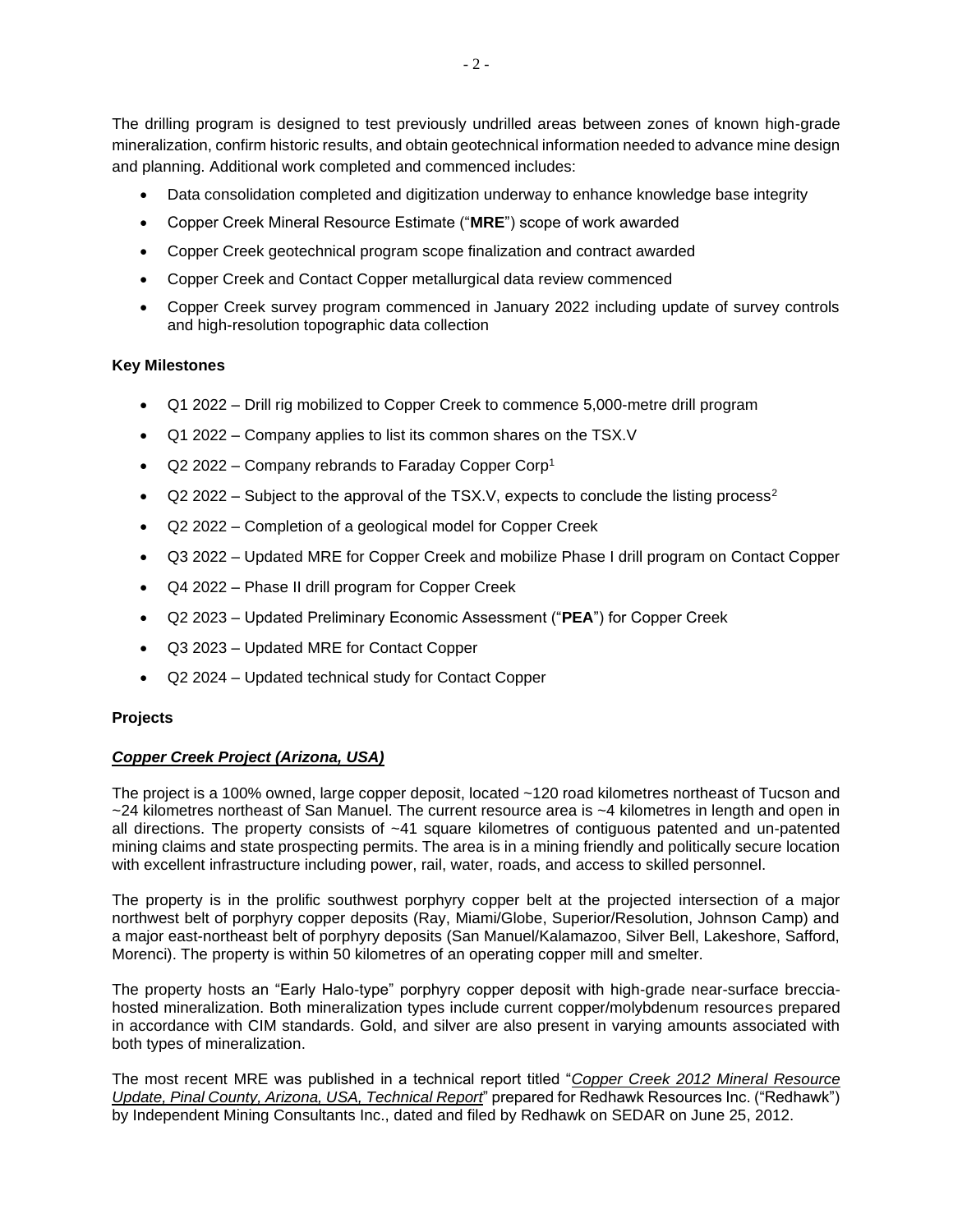- 3 -

The most recent technical study work completed on the project was published in a technical report titled "*Preliminary Economic Assessment 25,000 TPD Mill with an Underground Mine for [Development](https://www.copperbankcorp.com/_resources/pdf/Q400-05-028-Redhawk-PEA-25000-tpd-Mill-AMENDED-10-28-13.pdf) of the Copper Creek [Resource](https://www.copperbankcorp.com/_resources/pdf/Q400-05-028-Redhawk-PEA-25000-tpd-Mill-AMENDED-10-28-13.pdf)*" prepared for Redhawk by SGS Metcon/KD Engineering, Tucson Arizona, dated and filed by Redhawk on SEDAR on October 28, 2013.

Despite extensive historic exploration, with over 200,000 metres of drilling and modest past production, significant exploration upside remains. There are over 400 known breccia pipes mapped of which only about 35 were drilled and 8 are included in the MRE published in 2012.

### *Contact Copper Project (Nevada, USA)*

The project is a 100% owned, pre-feasibility stage copper oxide project located on private land in Elko County, Nevada. The project is located west of the town of Contact, U.S. Highway 93 traverses the east side of the project along with a 138 KV transmission line, between the towns of Wells and Jackpot, Nevada. The property consists of approximately 2,650 acres in 156 patented claims and 3,285 acres in 219 unpatented claims.

Copper mineralization occurs as an intrusive-related deposit within a granodiorite batholith and is observed in quartz veins within structural zones and in the surrounding intrusion. The copper content is highest in the quartz veins, particularly where chalcocite is present, but grades outward into granodiorite where copper minerals occur in quartz veinlets, fracture coatings and disseminations. Mineralization is in the form of tenorite, chrysocolla and cuprite, and lesser chalcocite and covellite.

The most recent mineral resource estimate and technical study work completed was published in a technical report titled "*NI 43-101 [Pre-Feasibility](https://www.copperbankcorp.com/_resources/pdf/2013-pre-feasibility-study.pdf) Study on the Contact Copper Project"* was prepared for Enexco International Ltd. by Hard Rock Consultants LLC, published October 1, 2013.

There is expected to be significant exploration upside with several targets that have not been drill tested including Copper Ridge. The Copper Ridge zone features oxide copper mineralization with grab samples containing up to 12.4% copper.

### **Qualified Person**

The technical information in this news release has been reviewed and approved by CopperBank's Vice President of Exploration, Dr. Thomas Bissig, P.Geo and Vice President of Projects and Evaluations, Zach Allwright, P.Eng, both of whom are deemed a Qualified Person as defined by National Instrument 43-101.

### **About CopperBank**

CopperBank is a Canadian exploration company focused on advancing two copper projects in The United States of America. The Company trades on the Canadian Securities Exchange under the symbol "CBK". For additional information please contact:

Paul Harbidge, President and Chief Executive Officer

CopperBank Resources Corp. Suite 250, 200 Burrard Street, Vancouver, BC V6C 3L6

Phone: 778-987-2761 E-mail: pharbidge@copperbankcorp.com Website: [www.copperbankcorp.com](http://www.copperbankcorp.com/)

#### *Cautionary Note on Forward Looking Statements*

*Some of the statements in this news release, other than statements of historical fact, are "forward-looking statements" and are based on the opinions and estimates of management as of the date such statements are made and are necessarily based on estimates and assumptions that are inherently subject to known and unknown risks, uncertainties and other factors that may cause actual results, level of activity, performance or achievements of CopperBank to be materially different from those expressed or implied by such forward-looking statements. Such forward-looking statements and forward-looking information specifically include, but are not limited to, statements concerning the intention of the Company to apply to list its common shares on the TSX.V, the potential timing for the*